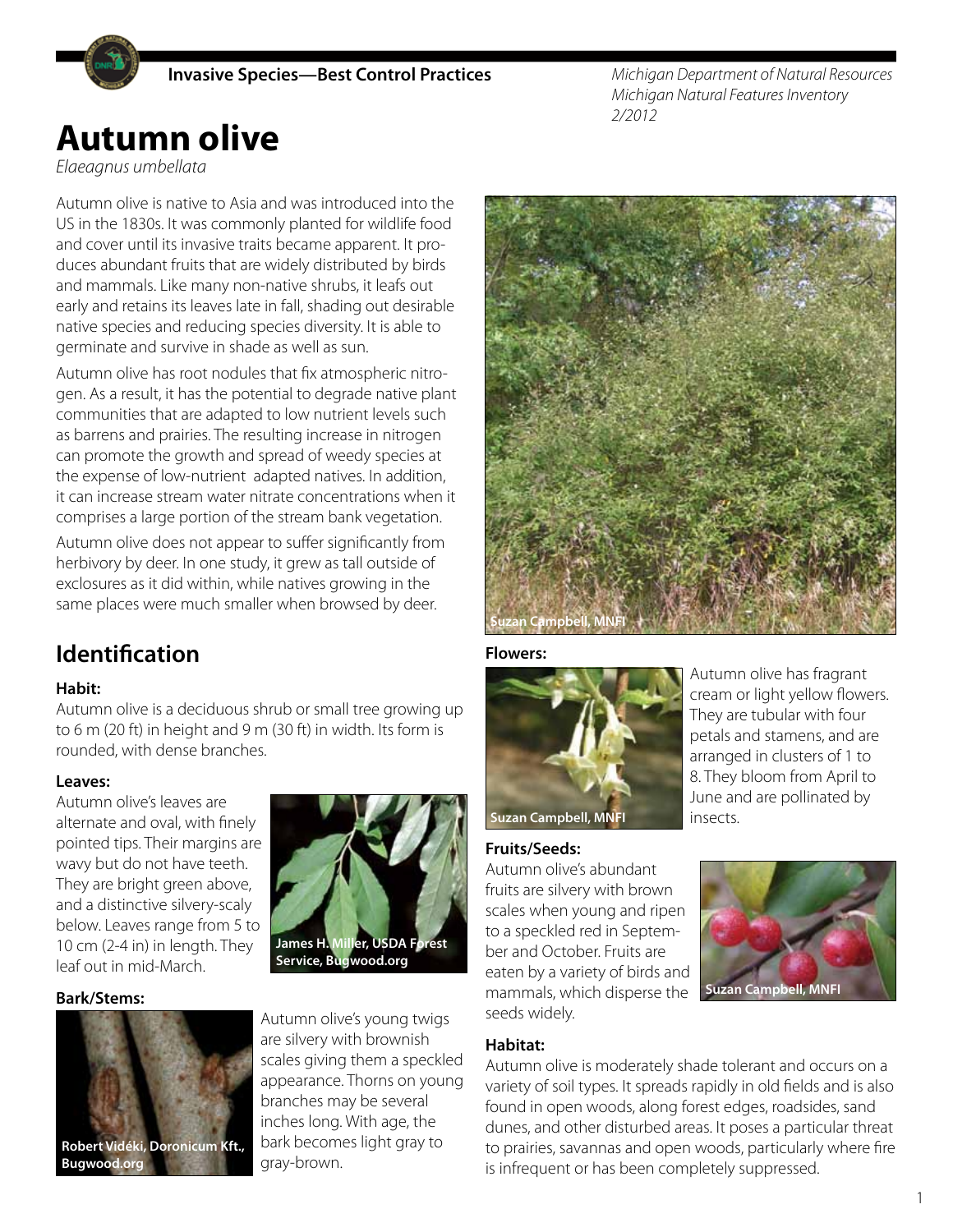## **Similar species**

#### **Russian olive**

The related Russian olive *(E. angustifolia*) is also a nonnative invasive species. It is taller and is usually a single or multi-stemmed tree. It has longer, narrower leaves that are silvery on top as well as on the underside.

#### **Buffaloberry**



Buffaloberry (*Shepherdia canadensis*) is also related to autumn olive but is native to Michigan. It has opposite leaves, rather than alternate, and it does not grow as tall. Typically, it ranges from 1-4 m (3-13 ft) tall while autumn olive can grow twice as tall.

**Paul Wray, Iowa State University, Bugwood.org**

#### **Bush honeysuckles**

A number of non-native invasive honeysuckles have red berries also. They have opposite leaves, rather than alternate and they do not have tiny glistening scales on their leaves or twigs.



#### **Quick check**

Autumn olive will ALWAYS have:

- Alternate leaves
- Tiny glistening scales on the twigs, fruit and undersides of leaves.



## **Reproduction/Dispersal**

Autumn olive reproduces primarily by seed. It also sprouts vigorously from the root crown following cutting or fire.

Autumn olive is polygamodioecious; male and female flowers are usually on different shrubs but occasionally male flowers will grow on female plants and vice versa. The flowers are insect pollinated.

Seeds are dispersed by a variety of animals including songbirds such as thrushes, cardinals, cedar waxwings, evening grosbeaks, sparrows, bobwhite, ruffed grouse, ring-necked

pheasants, wild turkeys, and mallards. Mammals including raccoons, skunks, opossums, and even black bears will eat it also. Since the fruit persists late into winter, it offers a source of nutrients when little else is available. At the same time, however, this results in wide distribution of its seed.

Plants mature rapidly and may bear fruit at 3 years of age. Mature trees may produce up to 30 lbs of fruit a year, yielding up to 66,000 seeds. The seed benefits from a period of cold treatment but even without it, germination rates of over 70 percent have been documented. With cold treatment, germination rates exceed 90 percent.

Because the seed germinates so rapidly, autumn olive does not persist in the seedbank. Typically, however, many plants occur nearby, outside of the managed area, and provide an ongoing seed source for repeated invasions.

While autumn olive is most productive in full sun, it can still survive and produce some seed in moderate shade. It can spread into open forest when there are source populations nearby.

## **Planning a control program**

Resources for invasive species control invariably fall short of the actual need, so it is important to prioritize sites for treatment and plan carefully. Assessing the scope of the problem is a critical first step:

- Map known populations.
- Does it occur in high quality habitat or on important recreational, hunting or fishing lands?
- Does it occur adjacent to high value lands?
- Is there a pool of volunteers available to assist with control? Or will efforts rely on paid staff or contractors?

Given this information, develop a strategy for control:

- 1. Prioritize high value sites for treatment, including lower value surrounding lands with source populations of autumn olive.
- 2. Choose appropriate control methods, given site conditions and available resources.
- 3. If using herbicide, be sure to read the product label before finalizing plans. Is there potential for harm to nontarget species? Have you made adequate provisions to minimize damage?
- 4. Do these control methods require any permits (i.e. herbicide application in wetlands, prescribed burning)?
- 5. Prevent further spread; focus on mature plants, particularly those in full sun with abundant fruit.
- 6. Eradicate smaller satellite populations.
- 7. Treat larger infestations of lower value as resources permit if success is likely—don't waste scarce resources where there is little chance of success.
- 8. Monitor to ensure desired results are being achieved; adapt management to improve success.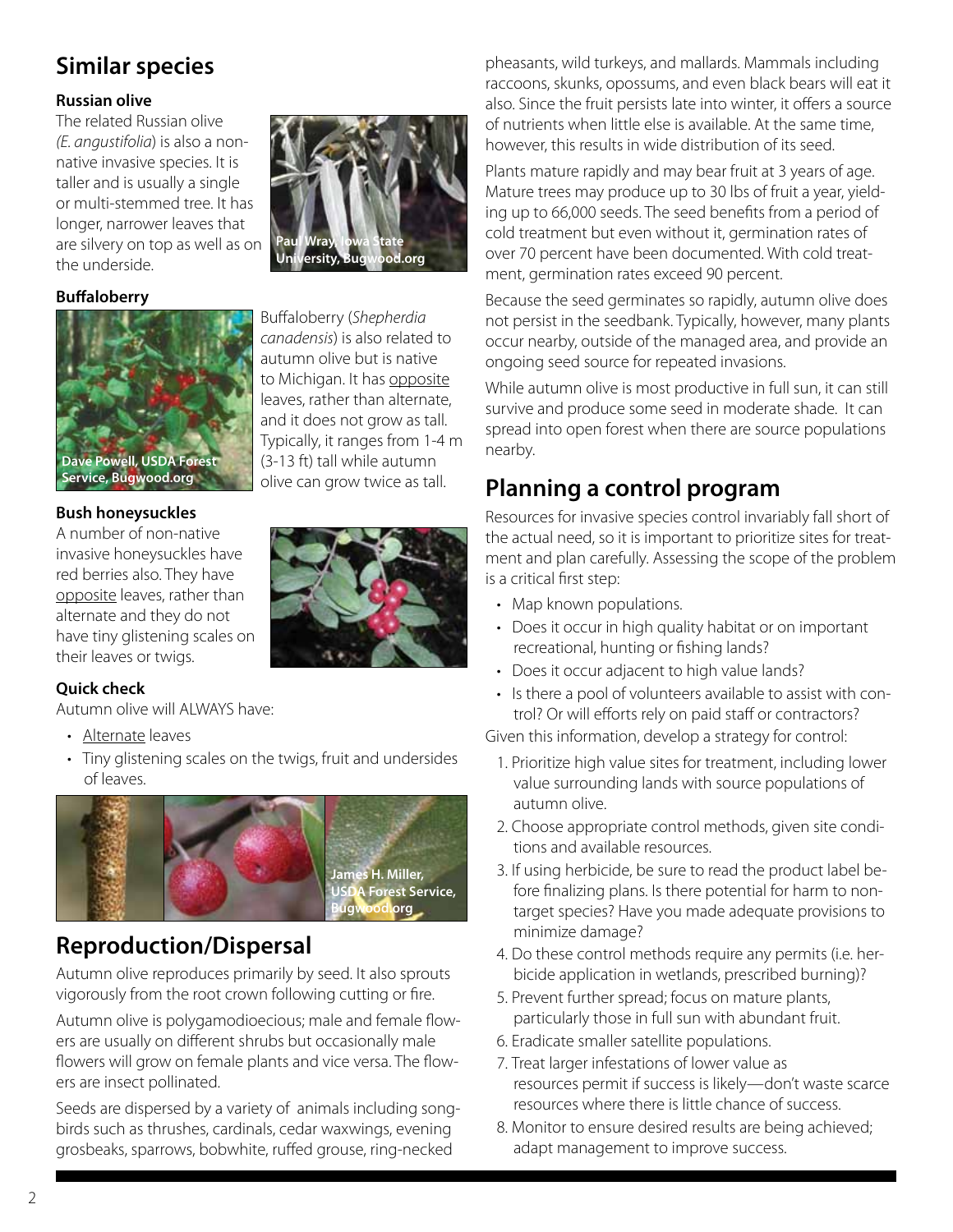#### **Best survey period**

Because autumn olive leafs out early and retains its leaves late in fall in much of the state, it is often easiest to locate for mapping or control efforts in early spring or late fall when the leaves of native vegetation are absent or have changed color. It is very distinctive, however, and can be distinguished in summer by its silvery leaf undersides and year-round by its speckled twigs.

#### **Documenting occurrences**

In order to track the spread of an invasive species on a landscape scale, it is important to report populations where they occur. The Midwest Invasive Species Information Network (MISIN) has an easy-to-use interactive online mapping system. It accepts reports of invasive species' locations from users who have completed a simple, online training module for the species being reported. It also offers the potential for batch uploading of occurrence data for any invasive species.

Herbaria also provide a valuable and authoritative record of plant distribution. The University of Michigan Herbarium's database can be searched online for county records of occurrence, for example. When autumn olive is first encountered in a county where it had not been known previously, specimens should be submitted to the Herbarium to document its presence. Check the "Online Resources" section for links to both of these resources.

## **Control**

Autumn olive can be more difficult to control than many invasive shrubs and is almost impossible to eradicate completely from a region once it has become well-established. A primary goal in controlling this species is to prevent seed production and dispersal both within the managed site and outside it, as nearby plants provide a seed source for repeated invasion. A variety of techniques including both mechanical and chemical controls may be most effective and should be tailored to the specific conditions on the site. It is critical to monitor the site to ensure that cut stumps do not resprout. Where abundant seed sources are present nearby, monitoring may be required indefinitely.

### **Mechanical control**

In the very earliest stages of invasion, when only seedlings and young plants are present, mechanical controls such as pulling and repeated cutting may be adequate to control or eradicate autumn olive. Mechanical control methods are particularly useful where volunteers are available. These methods are impractical in larger, established infestations, but may effectively supplement the use of herbicide.

#### **Hand-pulling/Digging**

Autumn olive seedlings can be hand-pulled easily, particularly when the soil is moist and the population is small. Pull steadily and slowly to minimize soil disturbance and tamp

down the soil afterwards. Tools such as the Weed Wrench® or Root Talon® provide additional leverage, facilitating the removal of somewhat larger plants up to a diameter of 9 cm (3.5 in). Hand digging larger plants is less effective as they will resprout from any roots that are left in the soil.

On low-quality sites, large shrubs can be pulled out with a chain and gouged out with the bucket of a tractor. This creates a lot of ground disturbance, however and should not be used on higher quality sites. Often there is some resprouting, but with the large plants removed, follow-up treatment is facilitated or mowing can begin.

#### **Cutting/Mowing**

Cutting or mowing autumn olive stimulates resprouting in mature plants unless the cut surfaces are treated with herbicide. Mowing may be helpful in maintaining open areas by preventing the establishment of seedlings.

#### **Grazing**

Goats and sheep will eat autumn olive readily. Goats are particularly effective; they will debark the shrubs, they don't mind thorns and they can stand on their hind legs to defoliate branches up to a height of 5 feet.

Effective control requires repeated heavy defoliation in spring and early summer; although goats can clear brush in a single season, multiple years are needed to actually kill the shrubs. Grazing should be managed to prevent overgrazing of grasses and forbs, which would lead to soil erosion and reduced diversity.

### **Chemical control**

For large, well-established infestations, effective control of autumn olive requires the use of herbicide. Factors that should be considered when selecting an herbicide for use on a particular site include proximity to water or wetlands, presence or absence of desirable native vegetation, potential for erosion and the effectiveness of the herbicide under consideration on autumn olive. Because autumn olive leafs out early and remains green much later than many native species, spring or fall treatment may minimize damage to desirable plants.

#### **General considerations**

Anyone who applies herbicides as part of their employment must become a certified pesticide applicator. In addition, certification is required for the use of some herbicides under any circumstances. The exam is administered by the Michigan Department of Agriculture and Rural Development and a link to their website is included in the "Online Resources" section.

A permit from the Michigan Department of Environmental Quality is usually required to apply herbicide where standing water is present—in wetlands, along streams, rivers

**Invasive Species—Best Control Practices**

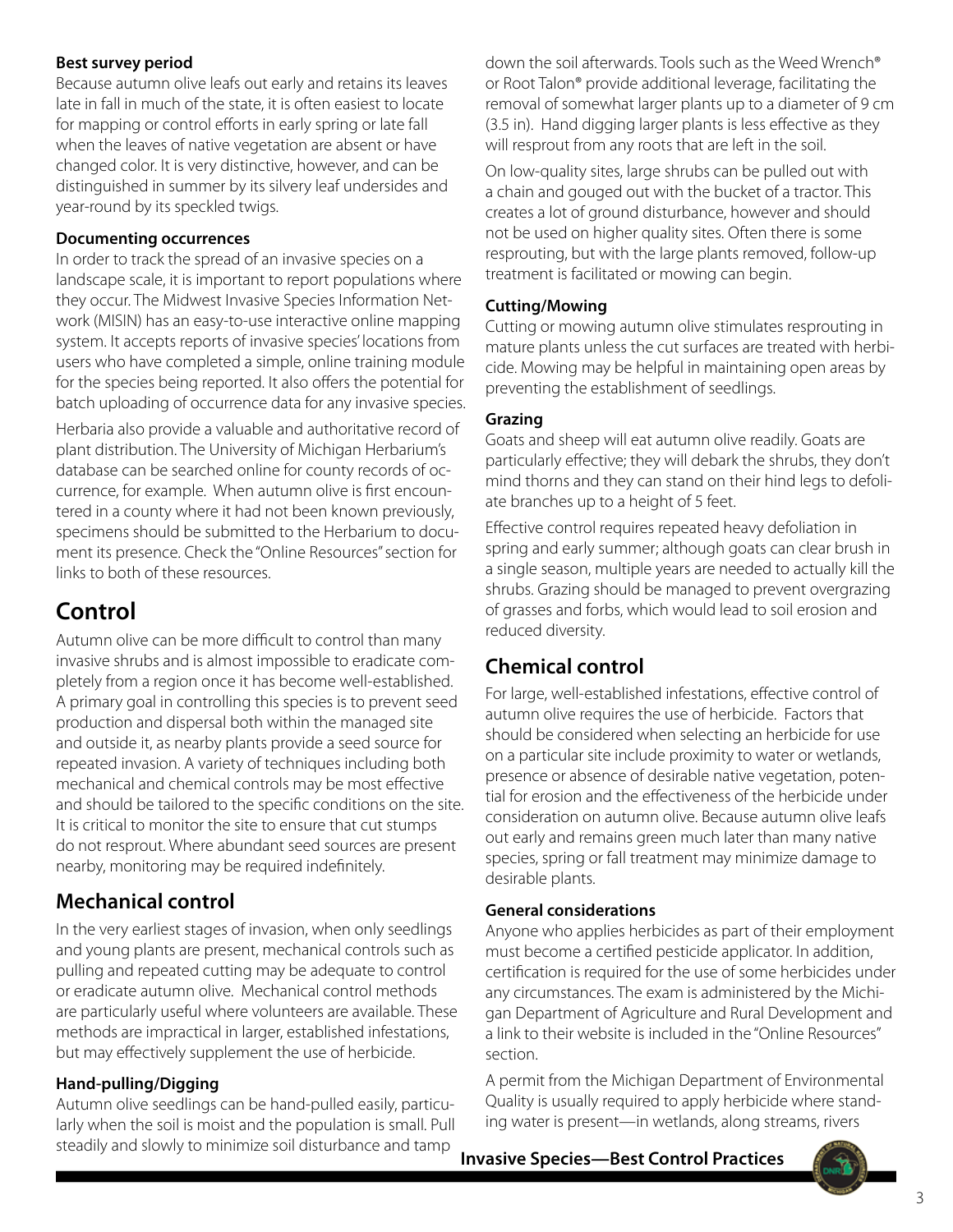or lakes, or over open water. A permit is also required for herbicide use below the ordinary high water mark along the Great Lakes or Lake St. Clair shoreline, whether or not standing water is present. A link to their website is included in the "Online Resources" section.

A number of adjuvants or additives may be used with herbicides to improve their performance including mixing agents, surfactants, penetrating oils and dyes . Some are included in premixed products while others must be added. Adjuvants do not work with all products; consult the product label to determine which adjuvants may be used with a specific herbicide formulation.

Dyes are useful in keeping track of which plants have been treated and making spills on clothing or equipment apparent. Some premixed herbicide include them or they can be added to others. Clothing dyes such as Rit® can be added to water soluble herbicides, while other products require oilbased dyes. Consult the product label for instructions.

Crop Data Management Systems, Inc. (CDMS) maintains a database of agro-chemicals that includes herbicide labels for specific products. Herbicide labels contain information on application methods and rates, specific weather conditions, equipment types, nozzles etc. to provide the desired coverage and minimize the potential for volatilization or drift. They also contain critical information about the potential for damage to valuable non-target species. A link to the CDMS website is included in the "Online Resources" section.

#### **Read the entire pesticide label before use. Follow all directions on the label.**

#### **Herbicide specifics**

Glyphosate (e.g., Roundup®, Rodeo®, Accord®) can provide moderate control of autumn olive both as a foliar spray and for cut surface treatments, but it may require more followup and re-treatment than other herbicides discussed here.

It should not be used for cut surface treatments in spring while leaves are emerging and sap is flowing upward, as it is not effective at this time. It is not selective and will kill desirable non-target species, in some cases leading to increased erosion on site.

Triclopyr provides effective control of broad-leaved plants but does not kill grasses or some conifers. It is available in both amine (e.g., Garlon 3A<sup>®</sup>) and ester (e.g., Garlon 4 Ultra<sup>®</sup>) formulations. The amine formulation can be safely used in wetlands.

Triclopyr can be used as a foliar spray once autumn olive is fully leafed out in spring until just before it changes color in fall. The ester formulation should be used with a vegetable oil based multi-purpose adjuvant (e.g. SprayTech® Oil) and the amine formulation should be used with a wetlandapproved non-ionic surfactant (e.g., Cygnet Plus®). Triclopyr can also be used in conjunction with cut surface treatments; cut-stump, girdling and frilling. Treatments may be applied throughout the year including when snow is present, however control may be reduced in early spring when the sap is beginning to flow or during summer drought.

Ester formulations are particularly effective for root or stem-sprouting species such as autumn olive because the triclopyr persists in the plant until it dies. The ester formulation should be used with a penetrating oil (e.g.,  $AX-T^{\circ}$ ), which improves effectiveness and increases the amount of time after cutting in which treatment can occur. Penetrating oil also facilitates absorption in basal bark treatment.

In non-target plants, triclopyr residues in the soils can damage non-target species via root uptake. Use caution in high-quality forests.

In sensitive areas, the amine form may be used for cut-surface treatments but must be painted onto the cut surface immediately. It can also be used for drill and fill techniques.

#### **Foliar application**

Foliar application of herbicide can be useful on sites with extensive autumn olive populations and few desirable natives. Herbicide should be applied after spring sap flow to actively growing plants, although during periods of drought or other stress, it may not be effective. It can be applied to the foliage with squirt bottles, backpack sprayers or boommounted sprayers.

The product label for the specific herbicide being used provides essential information on coverage; how much of the foliage should be treated how wet it should be. Herbicide labels also contain information on specific weather conditions, application modes, equipment types, nozzles etc. to provide the desired coverage and minimize the potential for volatilization or drift.

The herbicide applicator is responsible for managing drift and damage to non-target vegetation. Wind speeds between 3 and 10 miles per hour are best for foliar herbicide spraying. At higher wind speeds, herbicide may be blown onto adjacent vegetation or water bodies.

At lower wind speeds, temperature inversions can occur, restricting vertical air movement. Under these conditions, small suspended droplets of herbicide can persist in a concentrated cloud and be blown off-target by variable gusts of wind. Ground fog indicates the presence of a temperature inversion, but if no fog is present, smoke movement on the ground can also reveal inversions. Smoke that layers and remains trapped in a cloud at a low level indicates an inversion, while smoke that rises and dissipates indicates good air mixing.

In hot, dry weather, herbicide can evaporate rapidly. Setting equipment to produce large droplets can help compensate for this. In general, follow all directions on the label of the specific herbicide being used, in order to prevent damage to non-target vegetation or water bodies.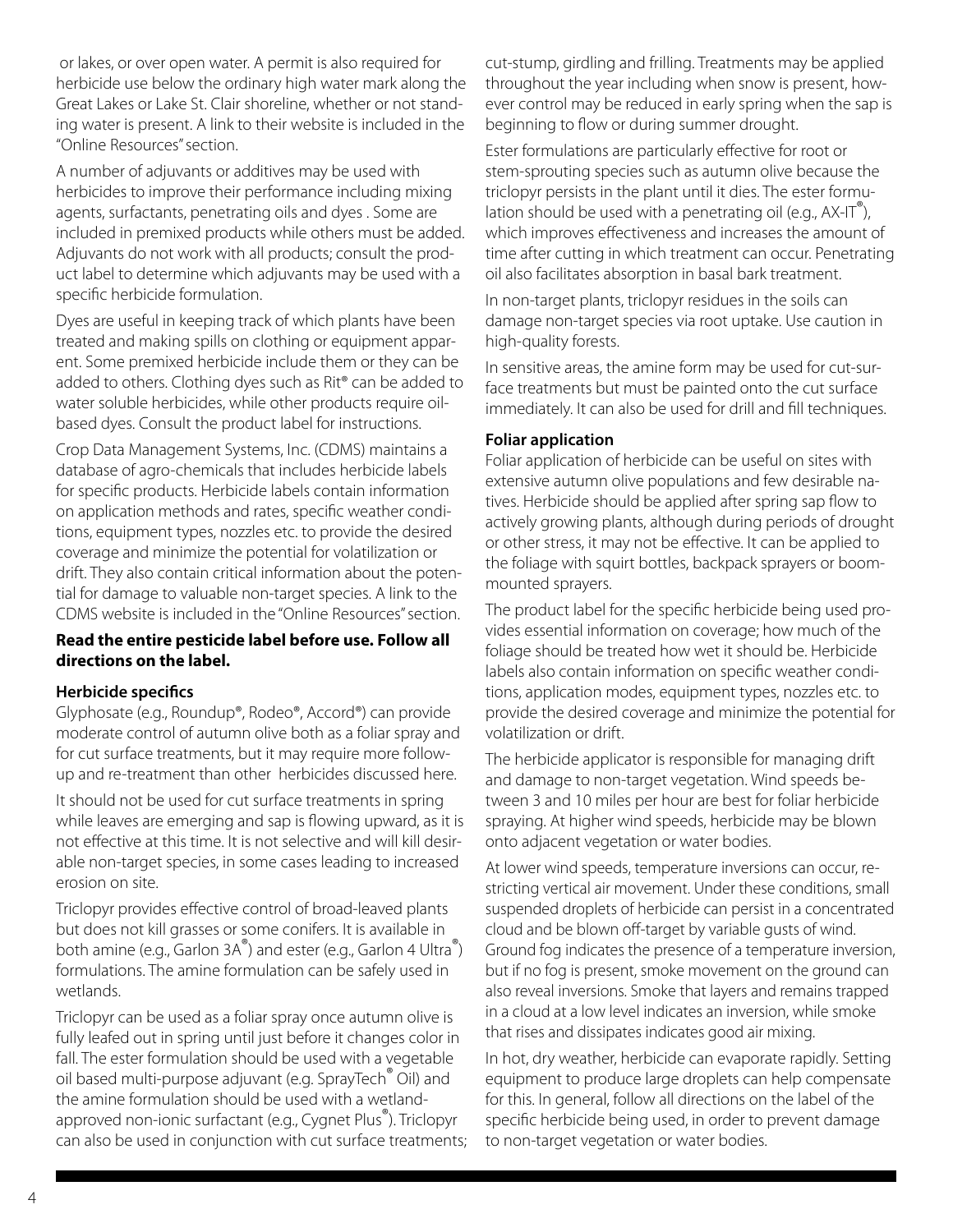#### **Cut-stump**

Cut-stump treatment may be used in any season except during heavy spring sap flow, when sap is flowing upwards. Ideally, it should occur before fruit is produced that season.

Cut-stump treatment is useful for species like autumn olive that normally resprout after cutting. After the stems have been cut, they are painted with concentrated herbicide, using a squirt bottle or wicking applicator. Small stems can be cut several inches above the ground so that both the sides and the cut surface may be treated. On large stems, cuts should be made as close to the ground as possible and only the cambium—the thin layer where active growth occurs, just inside the bark—should be treated. When using glyphosate or the amine formulation of triclopyr, cut surfaces must be treated immediately or the herbicide will be ineffective.

Product labels list what adjuvants may be used to increase effectiveness of the herbicide; penetrating oils only work with ester formulations, for example. Similarly, dyes, which are useful in keeping track of which stems have been treated, may be water or oil-based and should be selected to work with a specific herbicide formulation.

Treated plants should be monitored for several years as they may still resprout. New stems may be treated with a foliar spray, or cut and retreated.

#### **Basal bark**

Basal bark treatment can be used on stems that are less than six inches in diameter at any time except during heavy sap flow in spring. It should not be used when snow or water prevent herbicide from being applied at the ground level or when stems are saturated. It it is most useful during the dormant season. Typically, ester formulations of herbicide are used with penetrating oils.

In basal bark treatment, concentrated herbicide is applied to a band of bark around autumn olive stems extending up 18 inches from the ground. Basal bark treatment is most effective on younger stems with thin bark.

### **Prescribed burning**

In fire-adapted communities, a prescribed burn may enhance control of autumn olive, but should be considered as part of an integrated management plan for the site.

#### **General considerations**

A permit is required before implementing a prescribed burn. The Michigan Department of Natural Resources (DNR) is responsible for issuing burn permits in the Upper Peninsula and Northern Lower Peninsula unless a municipality wishes to do so. Municipalities located in the Southern Lower Peninsula issue burn permits under authority of the state law. A link to the DNR local fire contacts web page is included in the "Online Resources" section. In the Southern Lower Peninsula, contact the local Fire Marshall for permits

and more information. Some municipalities require insurance coverage before a permit is issued, to cover the cost of damages if the fire should escape.

Before initiating a program of prescribed burning, a written burn plan establishing the criteria necessary for starting, controlling, and extinguishing a burn is required. The burn plan includes details such as specific weather conditions, locations of control lines, ignition pattern, equipment and personnel needed, contingency plans, and important phone numbers. The burn plan is essentially the "prescription" for how to conduct the burn safely while accomplishing the management objectives.

If other invasive species that are stimulated by burning are present on the site, planning should incorporate additional control methods to eradicate them.

#### **Prescribed burning specifics**

Prescribed burning alone will not control autumn olive as it resprouts vigorously in response to fire. In fire-adapted communities, prescribed burning can be a useful tool for controlling large autumn olive shrubs. If there is enough fuel to top kill or partially top kill the autumn olive, subsequent burns (1-3 additional) will ignite the dead stems. This generates enough heat on the stump to kill the shrub. It is less effective on smaller shrubs, however.

Prescribed burning is also beneficial when used in conjunction with chemical treatment. When it is used first, to top kill shrubs, resprouts can be sprayed with herbicide. Alternatively, following treatment with herbicide, any resprouts will be injured or killed by burning. Prescribed burning can also kill autumn olive seedlings when adequate fuel is present.

If left untreated, autumn olive can alter fire ecology as fuels do not accumulate beneath it.

### **Biological control**

No biological controls have been reported for autumn olive except for grazing by sheep and goats, which was reported under grazing.

### **Disposal of plant parts**

When seedlings or young shrubs are pulled, they should be disposed of in a manner that will ensure that their roots will dry out completely. In addition, if fruit is present, it should be burned or bagged and placed in a landfill. Where this is not possible, any resulting seedlings will require monitoring and control.

Although landscape waste cannot generally be disposed of in land fills, Michigan law permits the disposal of invasive species plant parts. See the "Online resources" section for a link to the relevant legislation.

**Invasive Species—Best Control Practices**

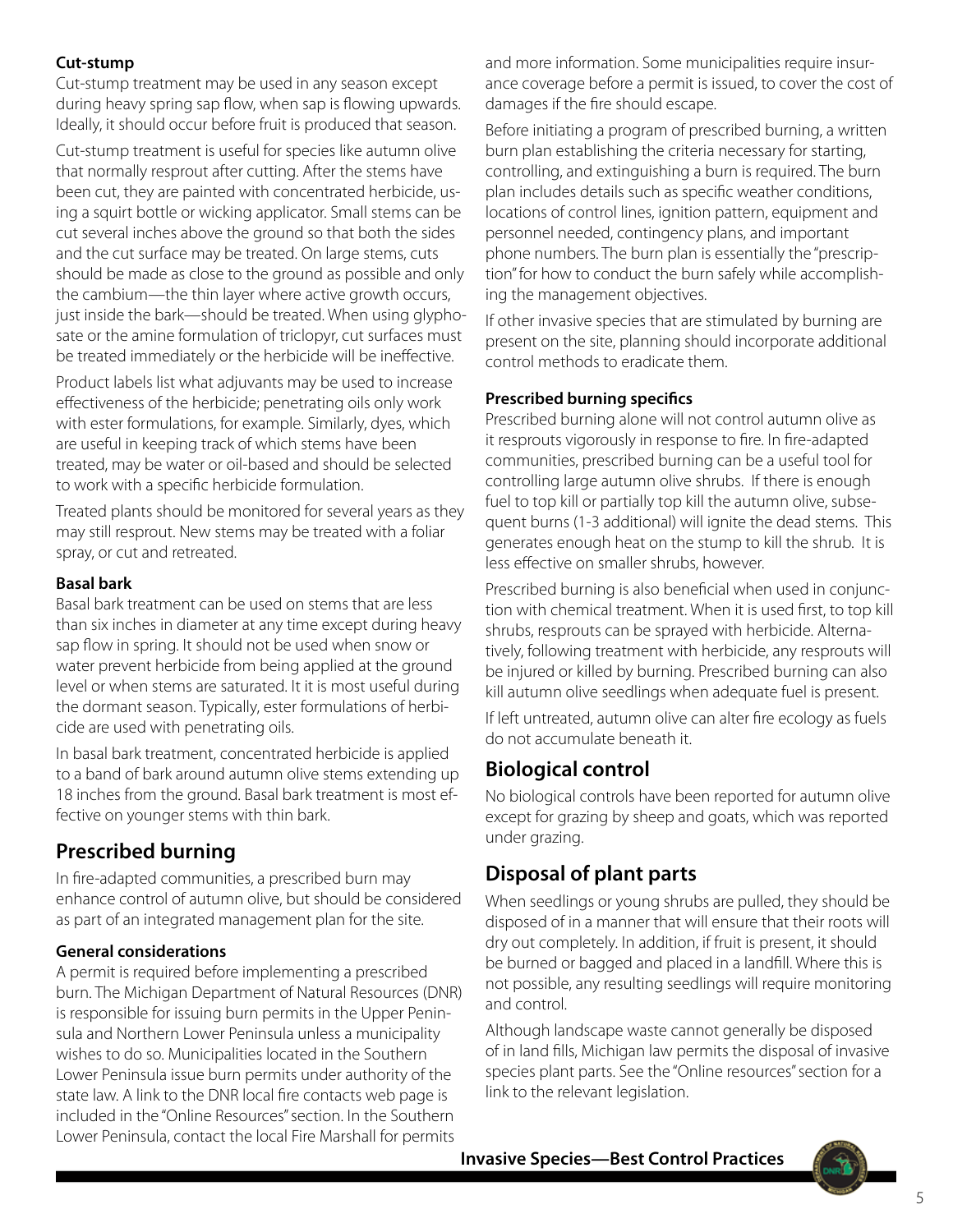### **Online resources:**

**CDMS - herbicide labels:** *http://www.cdms.net/LabelsMsds/LMDefault.aspx?t=*

**Fire Effects Information System,** *Eleagnus umbellata http://www.fs.fed.us/database/feis/plants/shrub/elaumb/all.html*

**Invasive.org, Autumn olive** *http://www.invasive.org/browse/subinfo.cfm?sub=3021*

**Invasipedia at BugwoodWiki,** *Eleagnus umbellata http://wiki.bugwood.org/Elaeagnus\_umbellata*

**Invasive Plant Atlas of New England,** Autumn olive *http://www.eddmaps.org/ipane/ipanespecies/shrubs/Elaeagnus\_umbellata.htm*

**Midwest Invasive Species Information Network,** Autumn Olive *http://www.misin.msu.edu/facts/detail.php?id=6*

**The Michigan Department of Agriculture and Rural Development—Pesticide Certification** *www.michigan.gov/pestexam* 

**The Michigan Department of Environmental Quality—Aquatic Nuisance Control** *www.michigan.gov/deqinlandlakes [http://www.michigan.gov/deq/0,4561,7-135-3313\\_3681\\_3710---,00.html](http://www.michigan.gov/deq/0,4561,7-135-3313_3681_3710---,00.html)*

**Michigan Department of Natural Resources—Local DNR Fire Manager contact list** *[http://www.michigan.gov/dnr/0,4570,7-153-30301\\_30505\\_44539-159248--,00.html](http://www.michigan.gov/dnr/0,4570,7-153-30301_30505_44539-159248--,00.html)*

**Michigan's Invasive Species Legislation** Natural Resources and Environmental Protection Act 451 of 1994, Section 324.4130 *http://legislature.mi.gov/doc.aspx?mcl-324-41301*

**Michigan Legislation—landscape waste, disposal of invasive species plant parts** Natural Resources and Environmental Protection Act 451 of 1994, Section 324.11521, 2 (d) *http://legislature.mi.gov/doc.aspx?mcl-324-11521*

**The Nature Conservancy's Weed Control Methods Handbook: Tools and Techniques for Use in Natural Areas** *http://www.invasive.org/gist/handbook.html*

**The Nature Conservancy's Weed Control Methods Handbook: Tools and Techniques for Use in Natural Areas** *http://www.invasive.org/gist/handbook.html*

**University of Michigan Herbarium - Michigan Flora Online**

*http://michiganflora.net/*